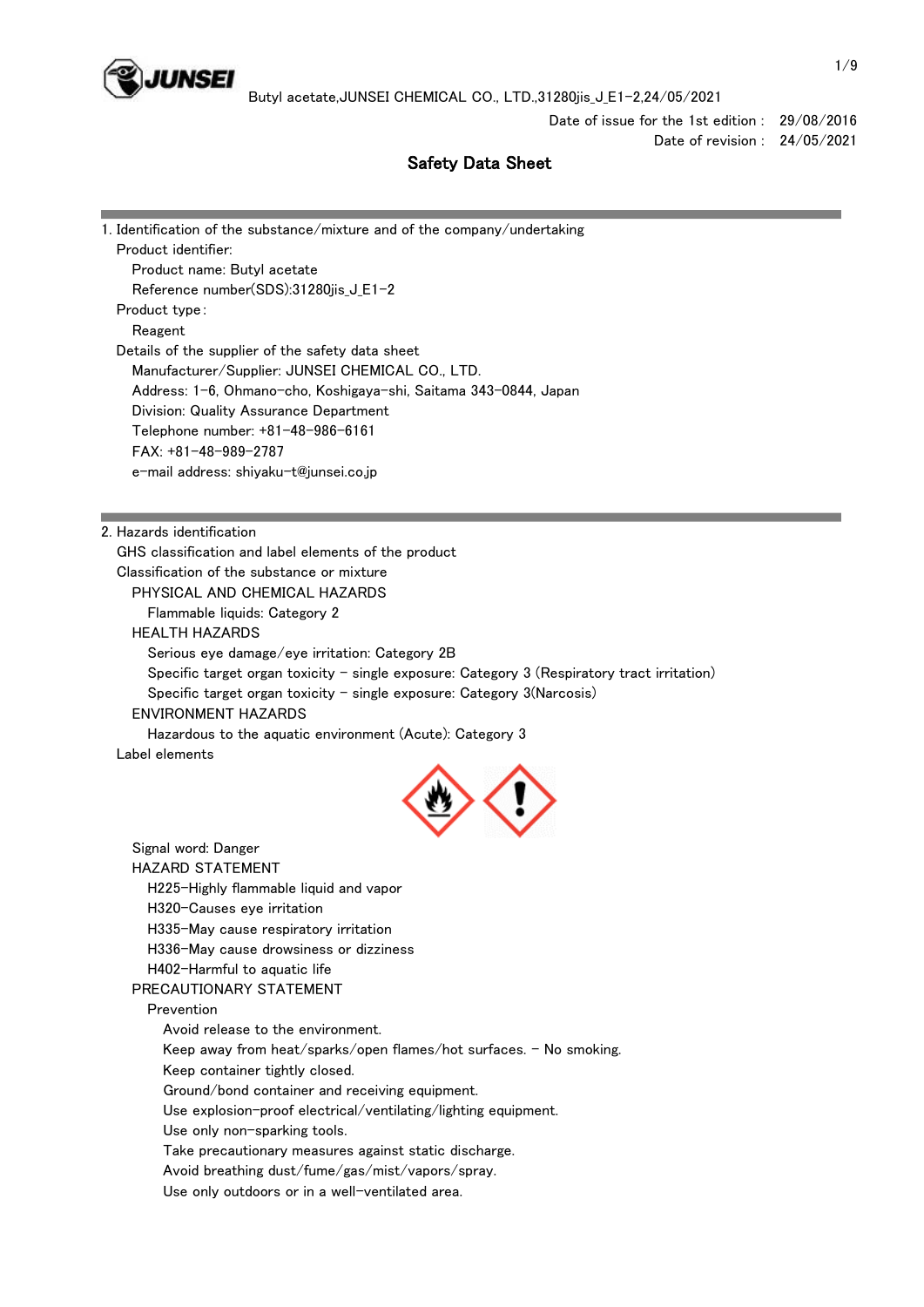

Wash contaminated parts thoroughly after handling.

Wear protective gloves/protective clothing/eye protection/face protection.

## Response

In case of fire: Use appropriate media other than water for extinction.

Call a POISON CENTER or doctor/physician if you feel unwell.

IF INHALED: Remove person to fresh air and keep comfortable for breathing.

IF ON SKIN (or hair): Take off immediately all contaminated clothing. Rinse skin with water/shower.

IF IN EYES: Rinse cautiously with water for several minutes. Remove contact lenses, if

present and easy to do. Continue rinsing.

If eye irritation persists: Get medical advice/attention.

### **Storage**

Store in a well-ventilated place. Keep container tightly closed. Keep cool.

Store locked up.

# Disposal

Dispose of contents/container in accordance with local/national regulation.

Specific Physical and Chemical hazards

Highly flammable liquid. Vapor/air mixture may explode.

## 3. Composition/information on ingredients

Mixture/Substance selection:

## **Substance**

 Ingredient name:Butyl acetate Content (%):99.0 < Chemical formula:C6H12O2 Chemicals No, Japan:2-731 CAS No.:123-86-4 MW:116.16 ECNO:204-658-1

# 4. First-aid measures

Descriptions of first-aid measures

# General measures

Call a POISON CENTER or doctor/physician if you feel unwell.

Keep victim warm and quiet.

Call emergency medical service.

Effects of exposure (inhalation, ingestion or skin contact) to substance may be delayed.

# IF INHALED

Remove person to fresh air and keep comfortable for breathing.

Give artificial respiration if victim is not breathing.

Administer oxygen if breathing is difficult.

Call a POISON CENTER or doctor/physician if you feel unwell.

# IF ON SKIN (or hair)

Take off immediately all contaminated clothing. Rinse skin with water/shower.

If skin irritation or rash occurs: Get medical advice/attention.

Remove and isolate contaminated clothing and shoes.

In case of burns, immediately cool affected skin for as long as possible with child water.

Do not remove clothing if adhering to skin.

IF IN EYES

 Rinse cautiously with water for several minutes. Remove contact lenses, if present and easy to do. Continue rinsing.

If eye irritation persists: Get medical advice/attention.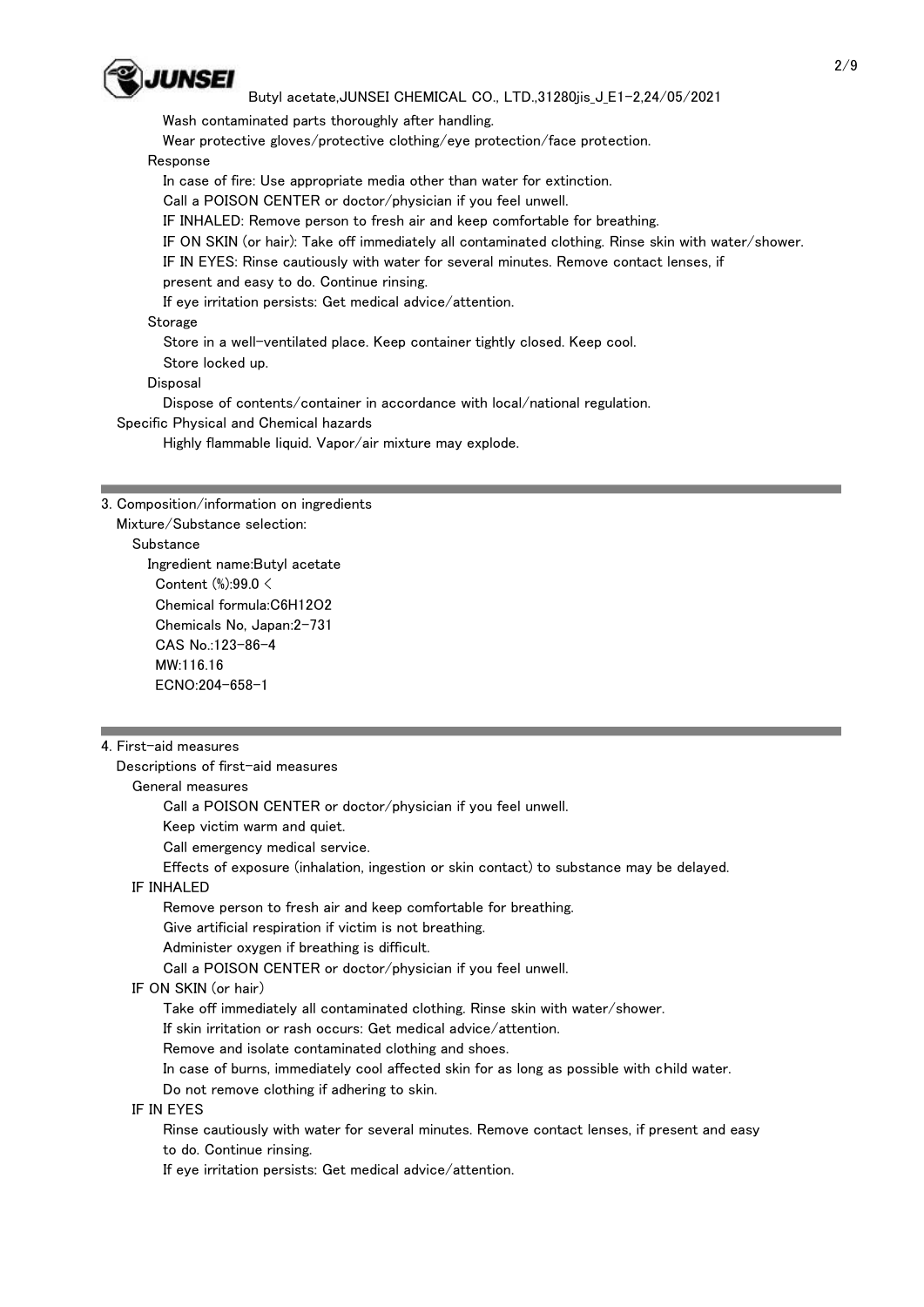

| <b>IF SWALLOWED</b>                                                        |                                                                                                    |
|----------------------------------------------------------------------------|----------------------------------------------------------------------------------------------------|
| Rinse mouth. Do NOT induce vomiting.                                       |                                                                                                    |
| Call a POISON CENTER or doctor/physician if you feel unwell.               |                                                                                                    |
| Most important symptoms and effects, both acute and delayed                |                                                                                                    |
| (Symptoms when inhalation or ingestion)                                    |                                                                                                    |
| Nausea. Headache. Cough. Dizziness. Sore throat.                           |                                                                                                    |
| (Symptoms when skin and/or eye contact)                                    |                                                                                                    |
| Dry skin. Conjunctival redness of the eyes. Pain of the eyes.              |                                                                                                    |
|                                                                            |                                                                                                    |
|                                                                            |                                                                                                    |
| 5. Fire-fighting measures                                                  |                                                                                                    |
| Extinguishing media                                                        |                                                                                                    |
| Suitable extinguishing media                                               |                                                                                                    |
| In case of fire, use water mist, foam, dry powder, CO2 to extinguish.      |                                                                                                    |
| Unsuitable extinguishing media                                             |                                                                                                    |
| Do not use direct water jet.                                               |                                                                                                    |
| Specific hazards arising from the substance or mixture                     |                                                                                                    |
| Containers may explode when heated.                                        |                                                                                                    |
| Fire may produce irritating, corrosive and/or toxic gases.                 |                                                                                                    |
| Runoff from fire control or dilution water may cause pollution.            |                                                                                                    |
| Advice for firefighters                                                    |                                                                                                    |
| Specific fire-fighting measures                                            |                                                                                                    |
| Evacuate non-essential personnel to safe area.                             |                                                                                                    |
| Cool container with water spray.                                           |                                                                                                    |
| Special protective equipment and precautions for fire-fighters             |                                                                                                    |
| Wear fire/flame resistant/retardant clothing.                              |                                                                                                    |
| Wear protective gloves/protective clothing/eye protection/face protection. |                                                                                                    |
|                                                                            |                                                                                                    |
|                                                                            | Firefighters should wear self-contained breathing apparatus with full face peace operated          |
|                                                                            |                                                                                                    |
| positive pressure mode.                                                    |                                                                                                    |
|                                                                            |                                                                                                    |
| 6. Accidental release measures                                             |                                                                                                    |
| Personnel precautions, protective equipment and emergency procedures       |                                                                                                    |
| Keep unauthorized personnel away.                                          |                                                                                                    |
|                                                                            |                                                                                                    |
| least 20 minutes.                                                          | In case of contact with substance, immediately flush skin or eyes with running water for at        |
|                                                                            |                                                                                                    |
| Ventilate area until material pick up is complete.                         |                                                                                                    |
| Wear proper protective equipment.                                          |                                                                                                    |
| PUBLIC SAFTY: Ventilate closed spaces before entering.                     |                                                                                                    |
| Do not touch or walk through spilled material.                             |                                                                                                    |
| Environmental precautions                                                  |                                                                                                    |
| Runoff to sewer may create fire or explosion hazard.                       |                                                                                                    |
| Vapor explosion hazard indoors, outdoors or in sewers.                     |                                                                                                    |
| Avoid release to headsprings, rivers, lakes, ocean and groundwater.        |                                                                                                    |
| Methods and materials for containment and cleaning up                      |                                                                                                    |
|                                                                            | Absorb or cover with dry earth, sand or other non-combustible material and transfer to containers. |
| Use clean non-sparking tools to collect absorbed material.                 |                                                                                                    |
| All equipment used when handling the product must be grounded.             |                                                                                                    |
| Preventive measures for secondary accident                                 |                                                                                                    |
| Collect spillage.                                                          |                                                                                                    |
| Stop leak if you can do it without risk.                                   |                                                                                                    |
|                                                                            | ELIMINATE all ignition sources (no smoking, flares, sparks or flames in immediate area).           |
| Prevent entry into waterways, sewers, basements or confined areas.         |                                                                                                    |
| Keep out of low areas.                                                     |                                                                                                    |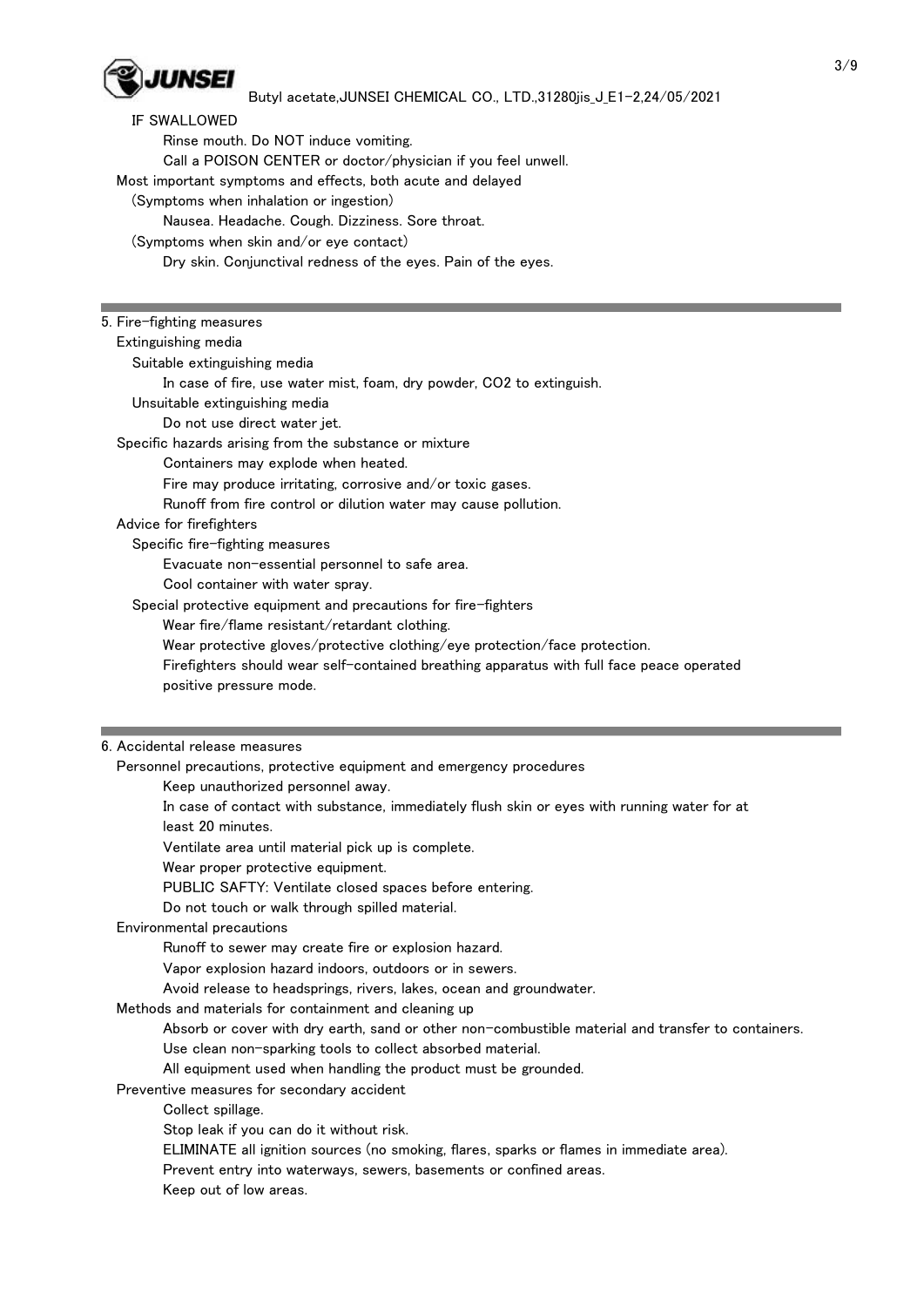

| 7. Handling and storage                                                                     |  |  |
|---------------------------------------------------------------------------------------------|--|--|
| Precautions for safe handling                                                               |  |  |
| Preventive measures                                                                         |  |  |
| (Exposure Control for handling personnel)                                                   |  |  |
| Avoid breathing dust/fume/gas/mist/vapors/spray.                                            |  |  |
| (Protective measures against fire and explosion)                                            |  |  |
| Keep away from heat/sparks/open flames/hot surfaces. - No smoking.                          |  |  |
| Ground/bond container and receiving equipment.                                              |  |  |
| Use explosion-proof electrical/ventilating/lighting equipment.                              |  |  |
| Use only non-sparking tools.                                                                |  |  |
| Take precautionary measures against static discharge.                                       |  |  |
| (Exhaust/ventilator)                                                                        |  |  |
| Exhaust/ventilator should be available.                                                     |  |  |
| (Safety treatments)                                                                         |  |  |
| Avoid contact with skin.                                                                    |  |  |
| Avoid contact with eyes.                                                                    |  |  |
| <b>Safety Measures</b>                                                                      |  |  |
| Use only outdoors or in a well-ventilated area.                                             |  |  |
| Wear protective gloves/protective clothing/eye protection/face protection.                  |  |  |
| Use personal protective equipment as required.                                              |  |  |
| When using do not eat, drink or smoke.                                                      |  |  |
| Any incompatibilities                                                                       |  |  |
| Strong acids, Strong bases, Strong oxidizing agents should not be mixed with the chemicals. |  |  |
| Advice on general occupational hygiene                                                      |  |  |
| Wash contaminated parts thoroughly after handling.                                          |  |  |
| Storage                                                                                     |  |  |
| Conditions for safe storage                                                                 |  |  |
| Store in a well-ventilated place. Keep container tightly closed. Keep cool.                 |  |  |
| Keep cool. Protect from sunlight.                                                           |  |  |
| Store in accordance with local/national regulation.                                         |  |  |
| Store locked up.                                                                            |  |  |
| Container and packaging materials for safe handling data is not available.                  |  |  |
| Specific end use(s)                                                                         |  |  |
| See information in Section 7.1 and 7.2 for handling and storage recommendations. See        |  |  |
|                                                                                             |  |  |
| Section 8 for exposure controls and personal protection recommendations.                    |  |  |
|                                                                                             |  |  |
| 8. Exposure controls/personal protection                                                    |  |  |
| Control parameters                                                                          |  |  |
| Control value                                                                               |  |  |
| Japan control value $(2012) \le 100$ ppm                                                    |  |  |
| Adopted value                                                                               |  |  |
| JSOH(1994) 100ppm; 475mg/m3                                                                 |  |  |
| ACGIH(2015) TWA: 50ppm;                                                                     |  |  |
| STEL: 150ppm (Eye & URT irr)                                                                |  |  |
| Exposure controls                                                                           |  |  |
| Appropriate engineering controls                                                            |  |  |
| Do not use in areas without adequate ventilation.                                           |  |  |
| Eye wash station should be available.                                                       |  |  |
| Washing facilities should be available.                                                     |  |  |
|                                                                                             |  |  |

÷

**Contract Contract** 

**Service State**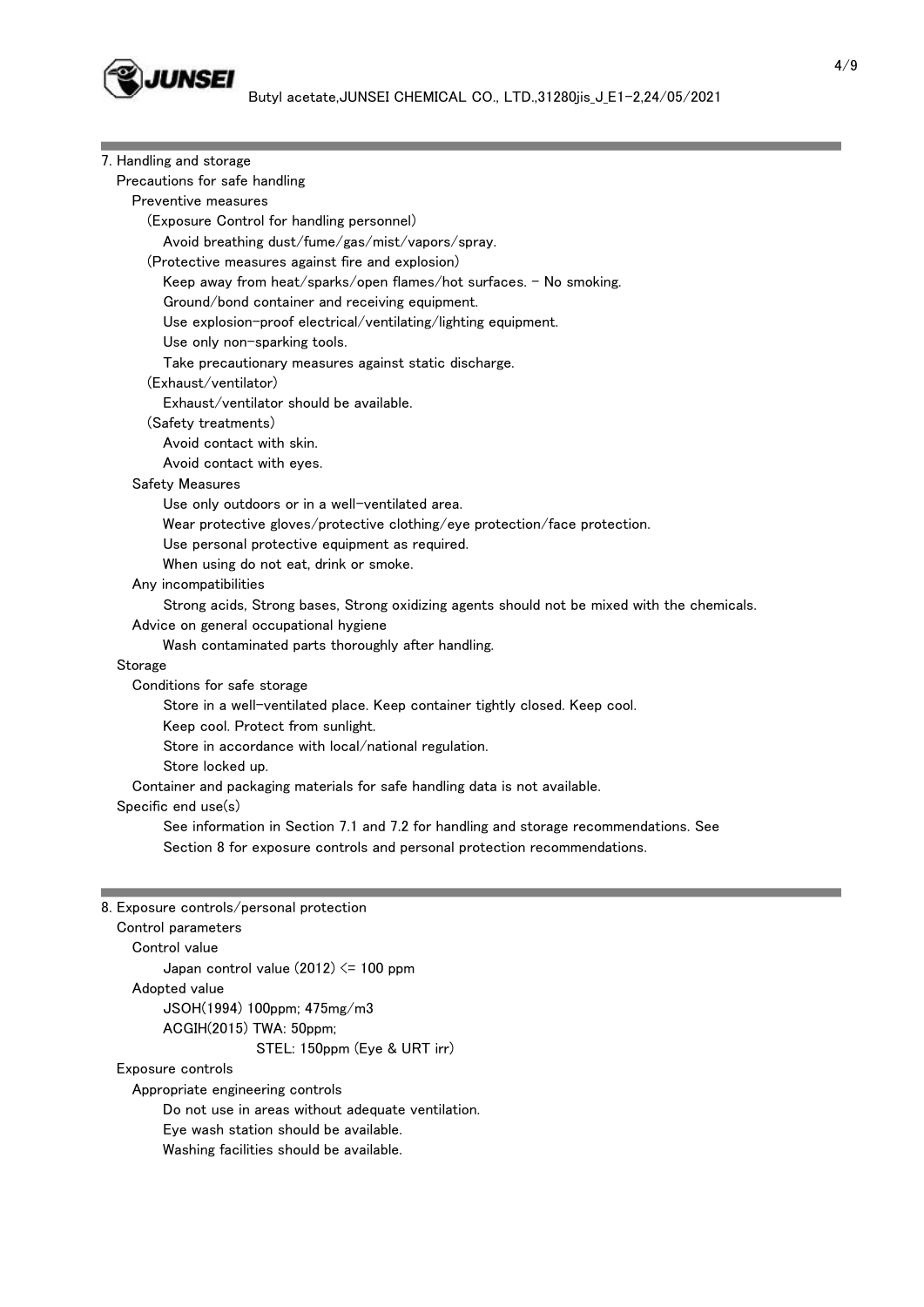

 Individual protection measures Respiratory protection Wear respiratory protection. Hand protection Wear protective gloves. Recommended material(s): impermeable or chemical resistant rubber Eye protection Wear safety glasses with side-shields. Wear eye/face protection. Skin and body protection Wear impervious clothing and boots in case of repeated or prolonged treatment. 9. Physical and Chemical Properties Information on basic physical and chemical properties Physical state: Volatile liquid Color: Colorless Odor: Characteristic odor Odor threshold: 20 ppm;  $33.13 \sim 94.66$ mg/m3 Melting point/Freezing point: -78℃ Boiling point or initial boiling point: 126℃ Boiling range data is not available. Flammability (gases, liquids and solids): Ignitable Lower and upper explosion limit/flammability limit: Lower explosion limit: 1.2 vol % Upper explosion limit: 7.6 vol % Flash point: (c.c.) 22℃ Auto-ignition temperature: 420℃ Decomposition temperature data is not available. Self-Accelerating Decomposition Temperature/SADT data is not available. pH data is not available. Dynamic viscosity: 0.685mPas(25℃) Kinematic viscosity: 0.83mm2/s(20℃) Solubility: Solubility in water: 0.7 g/100 ml (20℃) Solubility in solvent: Miscible with ethanol, ethyl ether. n-Octanol/water partition coefficient: log Pow1.78 Vapor pressure: 1.2 kPa (20℃) Vapor density data is not available. VOC data is not available. Evaporation rate data is not available. Density and/or relative density: 0.878~0.883g/ml (20℃) Relative vapor density (Air=1): 4.0 Relative density of the Vapor/air - mixture at  $20^{\circ}$ C (Air = 1): 1.04 Critical temperature data is not available. No Particle characteristics data is not available.

10. Stability and Reactivity

**Reactivity**  Runaway polymerization will not occur. Chemical stability Stable under normal storage/handling conditions. Flammable.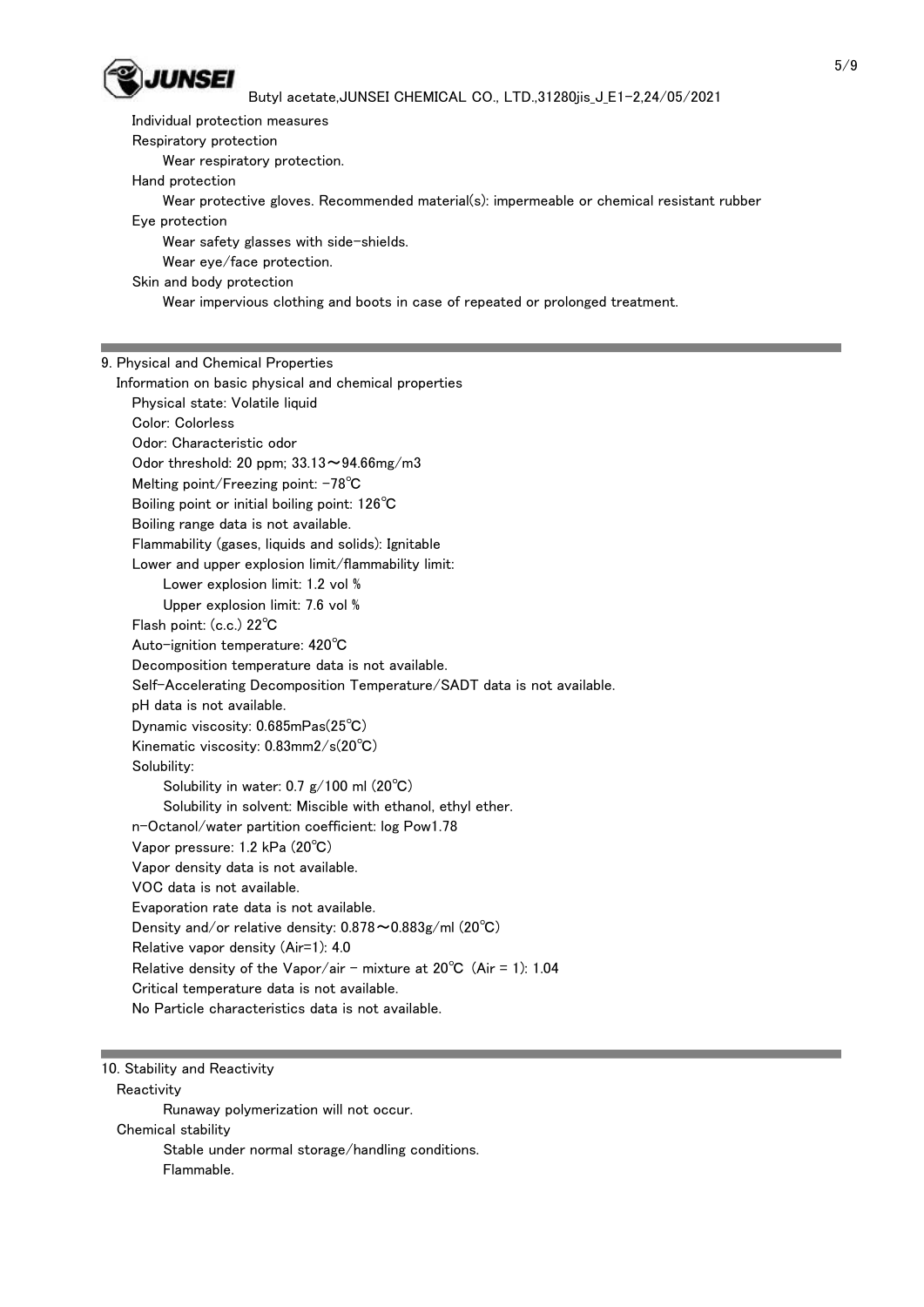

### Possibility of hazardous reactions

The vapour is heavier than air and may travel along the ground; distant ignition possible.

 Reacts with strong oxidants, strong acids and strong bases. This generates fire and explosion hazard. Attacks many plastics (e.g. Polyvinyl chloride etc.) and rubber (e.g. Natural rubber, Nitrile rubber, Butyl Rubber etc.)

### Conditions to avoid

Contact with incompatible materials.

Open flames. Heat. Sparks.

# Incompatible materials

Strong acids, Strong bases, Strong oxidizing agents

Hazardous decomposition products

Carbon oxides

# 11. Toxicological Information Information on toxicological effects Acute toxicity Acute toxicity (Oral) [GHS Cat. Japan, base data] rat LD50 >3200 mg/kg (SIDS, 2009 et al.) Acute toxicity (Dermal) [GHS Cat. Japan, base data] rabbit LD50 >5000 mg/kg (SIDS, 2009 et al.) Labor standard law, Japan; Toxic Butyl acetate Irritant properties Skin corrosion/irritation [GHS Cat. Japan, base data] human : not irritating (SIDS, 2009) Serious eye damage/irritation [GHS Cat. Japan, base data] rabbit: : minor  $\sim$  moderate conjunctival irritation recover after 48 hours (SIDS, 2009) Allergenic and sensitizing effects data is not available. Germ cell mutagenicity [GHS Cat. Japan, base data] in vivo data N.A. Reverse-mutation assay in bacteria (Ames test) :Negative (SIDS, 2009 et al.) Chromosome aberration test :Negative (SIDS, 2009 et al.) Carcinogenic effects data is not available. Reproductive toxicity data is not available. STOT STOT-single exposure [cat.3 (resp. irrit.)] [GHS Cat. Japan, base data] respiratory tract irritation (CICAD 64, 2005) [cat.3 (drow./dizz.)] [GHS Cat. Japan, base data] narcotic effect (CICAD 64, 2005) STOT-repeated exposure data is not available. Aspiration hazard data is not available.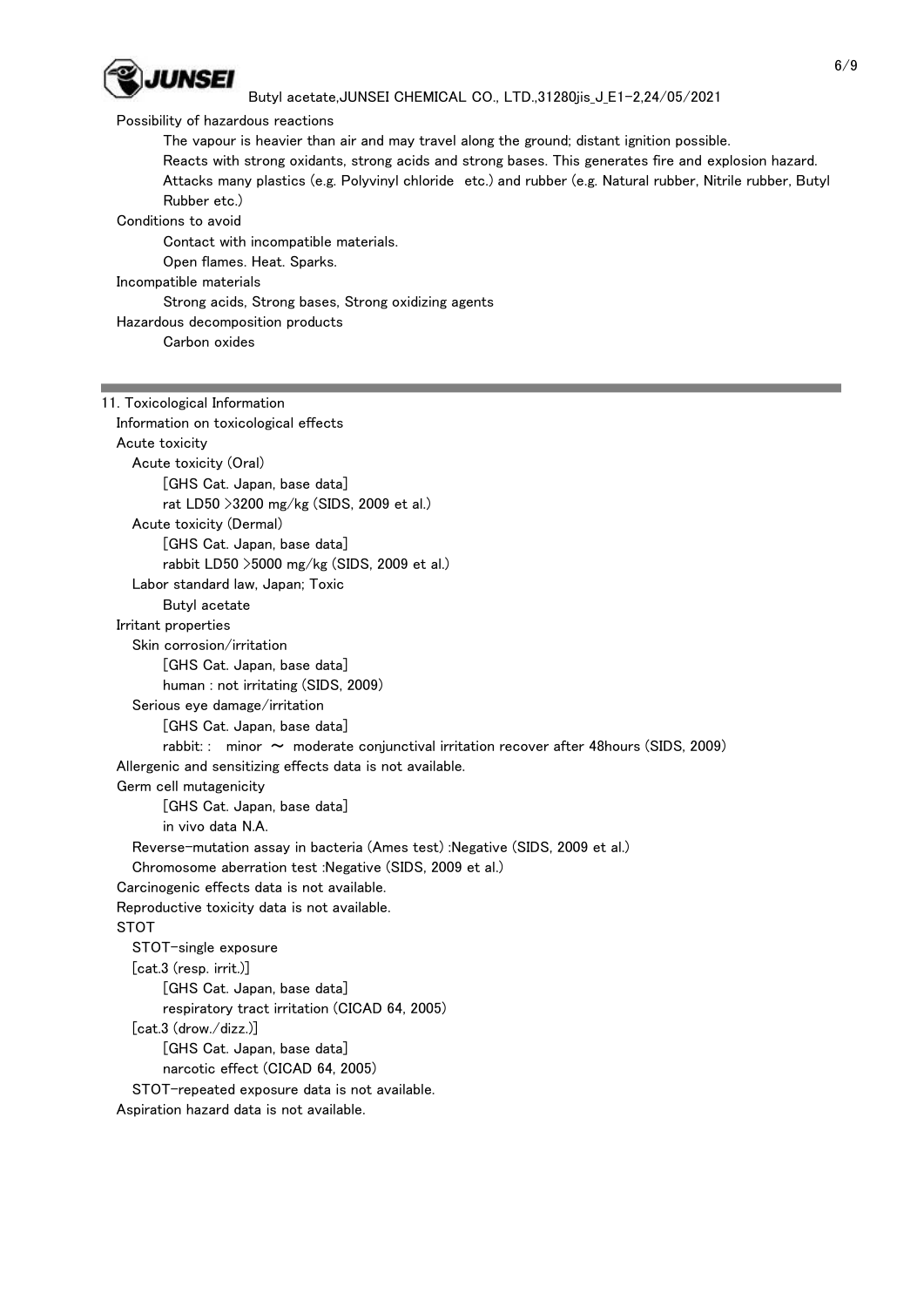

| 12. Ecological Information                                       |
|------------------------------------------------------------------|
| Ecotoxicity                                                      |
| Aquatic toxicity                                                 |
| H402-Harmful to aguatic life                                     |
| Hazardous to the aquatic environment (Acute)                     |
| [GHS Cat. Japan, base data]                                      |
| Fish (fat head minnow) $L C50=18$ mg/ $L/96$ hr (CICAD 64, 2005) |
| Water solubility                                                 |
| 0.7 $g/100$ ml (20°C) (ICSC, 2003)                               |
| Persistence and degradability                                    |
| Degrade rapidly [BOD_Degradation: 98% (SIDS, 2009)]              |
| Bioaccumulative potential                                        |
| $log Pow=1.78$ (PHYSPROP DB, 2009)                               |
| Mobility in soil                                                 |
| Mobility in soil data is not available.                          |
| Other adverse effects                                            |
| Ozone depleting chemical data is not available.                  |
|                                                                  |

13. Disposal considerations

Description of waste residues and information on their safe handling and methods of disposal,

including the disposal of any contaminated packaging

Waste treatment methods

Avoid release to the environment  $(-$  if this is not the intended use).

Dispose of contents/container in accordance with local/national regulation.

# 14. Transport Information

| UN No., UN CLASS                                                      |  |
|-----------------------------------------------------------------------|--|
| UN No. or ID No.: 1123                                                |  |
| UN Proper Shipping Name: BUTYL ACETATES                               |  |
| Class or division (Transport hazard class) : 3                        |  |
| Packing group : II                                                    |  |
| ERG GUIDE No.: 129                                                    |  |
| <b>IMDG Code (International Maritime Dangerous Goods Regulations)</b> |  |
| UN No.: 1123                                                          |  |
| Proper Shipping Name: BUTYL ACETATES                                  |  |
| Class or division: 3                                                  |  |
| Packing group : II                                                    |  |
| <b>IATA Dangerous Goods Regulations</b>                               |  |
| UN No.: 1123                                                          |  |
| Proper Shipping Name: BUTYL ACETATES                                  |  |
| Class or division: 3                                                  |  |
| Hazard labels: Flamm.liquid                                           |  |
| Packing group : II                                                    |  |
| Environmental hazards                                                 |  |
| $MAPOL$ Annex III – Prevention of pollution by harmful substances     |  |
| Marine pollutants (yes/no) : no                                       |  |
| Maritime transport in bulk according to IMO instruments               |  |
| Noxious Liquid ; Cat. Y                                               |  |
| Butyl acetate(Y-167)                                                  |  |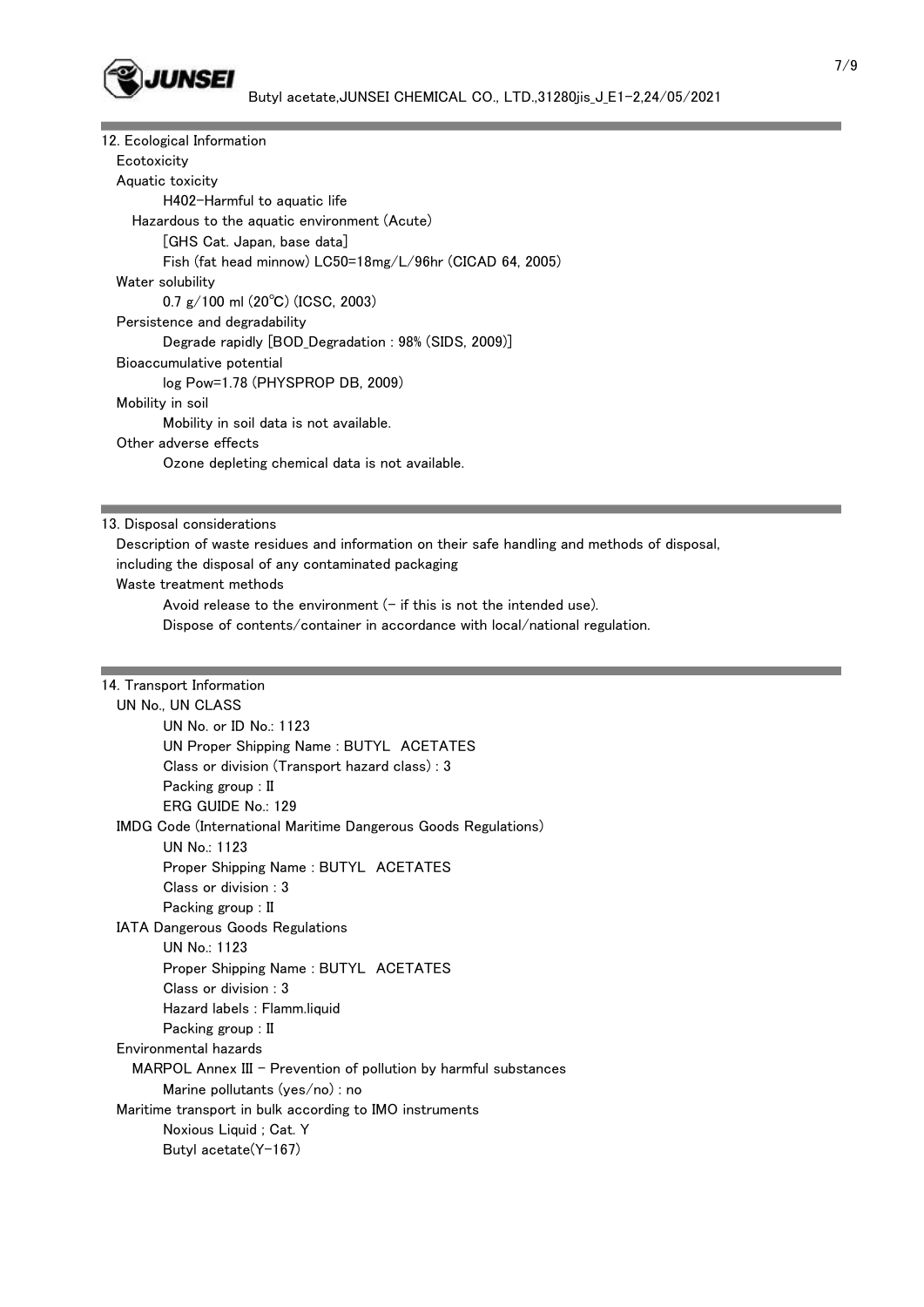

# 15. Regulatory Information

 Safety, health and environmental regulations/legislation specific for the substance or mixture Chemicals listed in TSCA Inventory

Butyl acetate

Other regulatory information

 We are not able to check up the regulatory information with regard to the substances in your country or region, therefore, we request this matter would be filled by your responsibility.

 Regulatory information with regard to this substance in your country or in your region should be examined by your own responsibility.

 Ensure this material in compliance with federal requirements and ensure conformity to local regulations.

 Regulatory information in this section are limited to intentional ingredient(s), but does not contain information on non-intentional ingredients or impurities which are not informed by supplier(s).

Chemical safety assessment

Advice on safe handling for this product can be found in sections 7 and 8 of this SDS.

### 16. Other information

 GHS classification and labelling H225-Flam. Liq. 2: H225 Highly flammable liquid and vapor H320-Eye Irrit. 2B: H320 Causes eye irritation H335-STOT SE 3: H335 May cause respiratory irritation H336-STOT SE 3: H336 May cause drowsiness or dizziness H402-Aquatic Acute 3: H402 Harmful to aquatic life Reference Book Globally Harmonized System of classification and labelling of chemicals, UN Recommendations on the TRANSPORT OF DANGEROUS GOODS 21th edit., 2019 UN IMDG Code, 2018 Edition (Incorporating Amendment 39-18) IATA Dangerous Goods Regulations (62nd Edition) 2021 2020 EMERGENCY RESPONSE GUIDEBOOK (US DOT) 2020 TLVs and BEIs. (ACGIH) JIS Z 7252 : 2019 JIS Z 7253 : 2019 2020 Recommendation on TLVs (JSOH) Supplier's data/information Chemicals safety data management system "GHS Assistant" Version 4.11 (https://www.asahi-ghs.com/) NITE Chemical Risk Information Platform "NITE-CHRIP" (https://www.nite.go.jp/en/chem/chrip/chrip\_search/systemTop) GHS Classification Guidance for Enterprises 2019 Revised Edition (Ver. 2.0) (Mar. 2020, METI) Definitions and Abbreviations SDS (Safety Data Sheet) LD50 (Lethal Dose, 50%) LC50 (Lethal Concentration, 50%) IARC (International Agency for Research on Cancer) ACGIH (American Conference of Governmental Industrial Hygienists) EPA (US Environmental Protection Agency) NTP (US National Toxicology Program) JSOH (Japan Society for Occupational Health) EU (European Union) EC50 (Effective Concentration, 50%) NOEC (No Observed Effect Concentration)